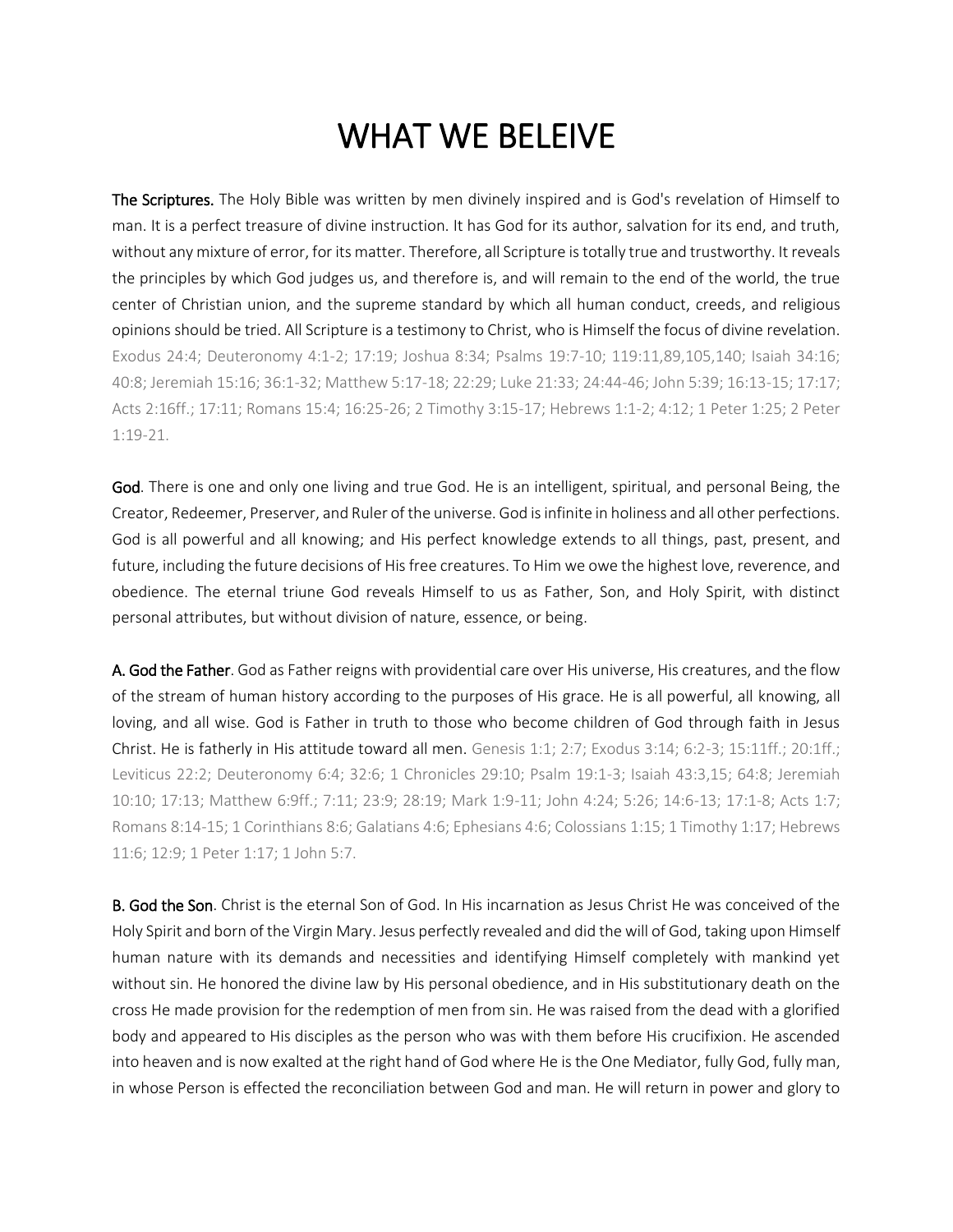judge the world and to consummate His redemptive mission. He now dwells in all believers as the living and ever present Lord. Genesis 18:1ff.; Psalms 2:7ff.; 110:1ff.; Isaiah 7:14; 53; Matthew 1:18-23; 3:17; 8:29; 11:27; 14:33; 16:16,27; 17:5; 27; 28:1-6,19; Mark 1:1; 3:11; Luke 1:35; 4:41; 22:70; 24:46; John 1:1- 18,29; 10:30,38; 11:25-27; 12:44-50; 14:7-11; 16:15-16,28; 17:1-5, 21-22; 20:1-20,28; Acts 1:9; 2:22-24; 7:55-56; 9:4-5,20; Romans 1:3-4; 3:23-26; 5:6-21; 8:1-3,34; 10:4; 1 Corinthians 1:30; 2:2; 8:6; 15:1-8,24- 28; 2 Corinthians 5:19-21; 8:9; Galatians 4:4-5; Ephesians 1:20; 3:11; 4:7-10; Philippians 2:5-11; Colossians 1:13-22; 2:9; 1 Thessalonians 4:14-18; 1 Timothy 2:5-6; 3:16; Titus 2:13-14; Hebrews 1:1-3; 4:14-15; 7:14- 28; 9:12-15,24-28; 12:2; 13:8; 1 Peter 2:21-25; 3:22; 1 John 1:7-9; 3:2; 4:14-15; 5:9; 2 John 7-9; Revelation 1:13-16; 5:9-14; 12:10-11; 13:8; 19:16.

C. God the Holy Spirit. The Holy Spirit is the Spirit of God, fully divine. He inspired holy men of old to write the Scriptures. Through illumination He enables men to understand truth. He exalts Christ. He convicts men of sin, of righteousness, and of judgment. He calls men to the Savior, and effects regeneration. At the moment of regeneration He baptizes every believer into the Body of Christ. He cultivates Christian character, comforts believers, and bestows the spiritual gifts by which they serve God through His church. He seals the believer unto the day of final redemption. His presence in the Christian is the guarantee that God will bring the believer into the fullness of the stature of Christ. He enlightens and empowers the believer and the church in worship, evangelism, and service. Genesis 1:2; Judges 14:6; Job 26:13; Psalms 51:11; 139:7ff.; Isaiah 61:1-3; Joel 2:28-32; Matthew 1:18; 3:16; 4:1; 12:28-32; 28:19; Mark 1:10,12; Luke 1:35; 4:1,18-19; 11:13; 12:12; 24:49; John 4:24; 14:16-17,26; 15:26; 16:7-14; Acts 1:8; 2:1-4,38; 4:31; 5:3; 6:3; 7:55; 8:17,39; 10:44; 13:2; 15:28; 16:6; 19:1-6; Romans 8:9-11,14-16,26-27; 1 Corinthians 2:10-14; 3:16; 12:3-11,13; Galatians 4:6; Ephesians 1:13-14; 4:30; 5:18; 1 Thessalonians 5:19; 1 Timothy 3:16; 4:1; 2 Timothy 1:14; 3:16; Hebrews 9:8,14; 2 Peter 1:21; 1 John 4:13; 5:6-7; Revelation 1:10; 22:17.

Man. Man is the special creation of God, made in His own image. He created them male and female as the crowning work of His creation. The gift of gender is thus part of the goodness of God's creation. In the beginning man was innocent of sin and was endowed by his Creator with freedom of choice. By his free choice man sinned against God and brought sin into the human race. Through the temptation of Satan man transgressed the command of God, and fell from his original innocence whereby his posterity inherit a nature and an environment inclined toward sin. Therefore, as soon as they are capable of moral action, they become transgressors and are under condemnation. Only the grace of God can bring man into His holy fellowship and enable man to fulfill the creative purpose of God. The sacredness of human personality is evident in that God created man in His own image, and in that Christ died for man; therefore, every person of every race possesses full dignity and is worthy of respect and Christian love. Genesis 1:26-30; 2:5,7,18-22; 3; 9:6; Psalms 1; 8:3-6; 32:1-5; 51:5; Isaiah 6:5; Jeremiah 17:5; Matthew 16:26; Acts 17:26-31;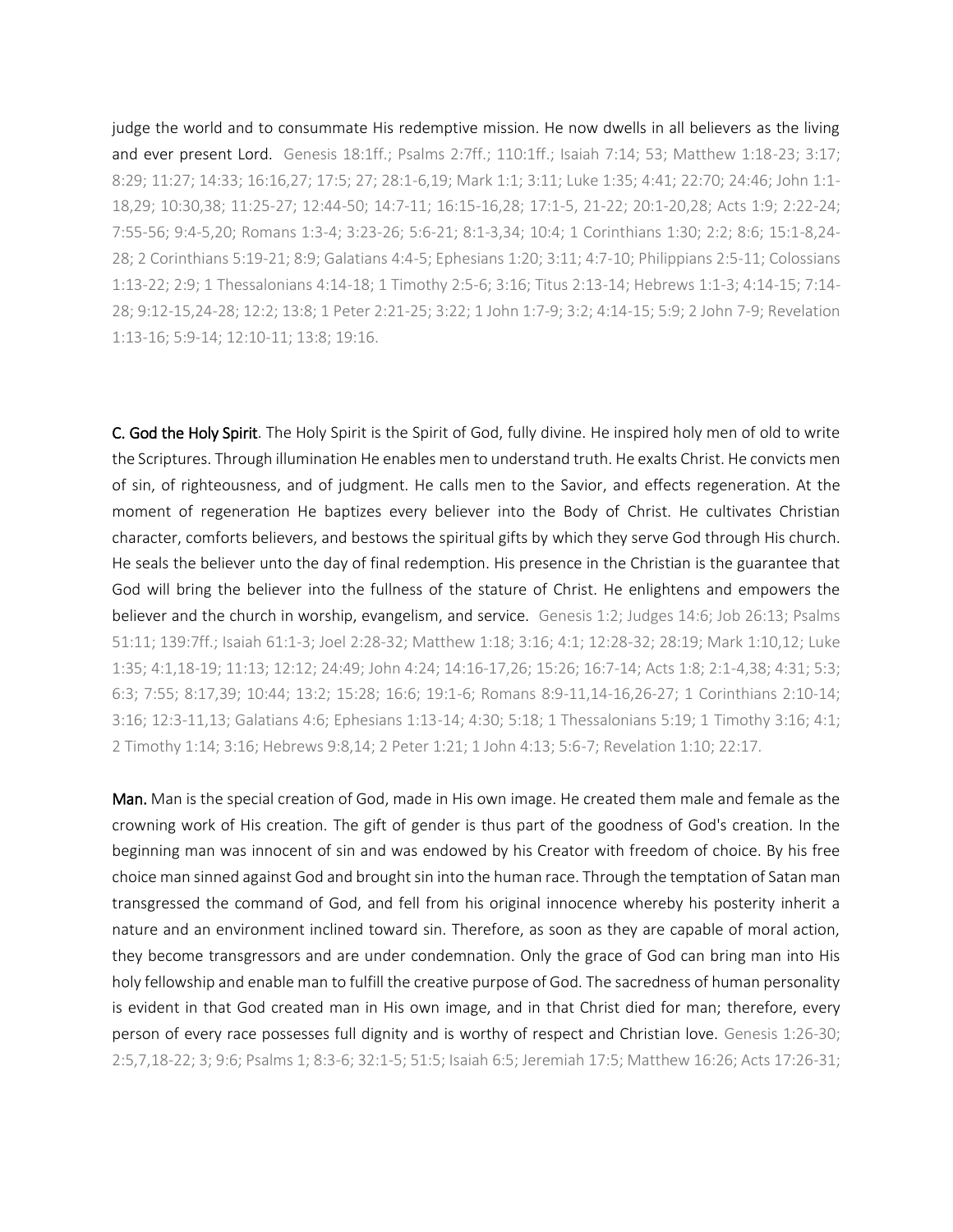Romans 1:19-32; 3:10-18,23; 5:6,12,19; 6:6; 7:14-25; 8:14-18,29; 1 Corinthians 1:21-31; 15:19,21-22; Ephesians 2:1-22; Colossians 1:21-22; 3:9-11.

Salvation. Salvation involves the redemption of the whole man, and is offered freely to all who accept Jesus Christ as Lord and Savior, who by His own blood obtained eternal redemption for the believer. In its broadest sense salvation includes regeneration, justification, sanctification, and glorification. There is no salvation apart from personal faith in Jesus Christ as Lord.

A. Regeneration, or the new birth, is a work of God's grace whereby believers become new creatures in Christ Jesus. It is a change of heart wrought by the Holy Spirit through conviction of sin, to which the sinner responds in repentance toward God and faith in the Lord Jesus Christ. Repentance and faith are inseparable experiences of grace. Repentance is a genuine turning from sin toward God. Faith is the acceptance of Jesus Christ and commitment of the entire personality to Him as Lord and Savior.

B. Justification is God's gracious and full acquittal upon principles of His righteousness of all sinners who repent and believe in Christ. Justification brings the believer unto a relationship of peace and favor with God.

C. Sanctification is the experience, beginning in regeneration, by which the believer is set apart to God's purposes, and is enabled to progress toward moral and spiritual maturity through the presence and power of the Holy Spirit dwelling in him. Growth in grace should continue throughout the regenerate person's life.

## D. Glorification is the culmination of salvation and is the final blessed and abiding state of the redeemed.

Genesis 3:15; Exodus 3:14-17; 6:2-8; Matthew 1:21; 4:17; 16:21-26; 27:22-28:6; Luke 1:68-69; 2:28-32; John 1:11-14,29; 3:3-21,36; 5:24; 10:9,28-29; 15:1-16; 17:17; Acts 2:21; 4:12; 15:11; 16:30-31; 17:30-31; 20:32; Romans 1:16-18; 2:4; 3:23-25; 4:3ff.; 5:8-10; 6:1-23; 8:1-18,29-39; 10:9-10,13; 13:11-14; 1 Corinthians 1:18,30; 6:19-20; 15:10; 2 Corinthians 5:17-20; Galatians 2:20; 3:13; 5:22-25; 6:15; Ephesians 1:7; 2:8-22; 4:11-16; Philippians 2:12-13; Colossians 1:9-22; 3:1ff.; 1 Thessalonians 5:23-24; 2 Timothy 1:12; Titus 2:11-14; Hebrews 2:1-3; 5:8-9; 9:24-28; 11:1-12:8,14; James 2:14-26; 1 Peter 1:2-23; 1 John 1:6-2:11; Revelation 3:20; 21:1-22:5.

The Church. A New Testament church of the Lord Jesus Christ is an autonomous local congregation of baptized believers, associated by covenant in the faith and fellowship of the gospel; observing the two ordinances of Christ, governed by His laws, exercising the gifts, rights, and privileges invested in them by His Word, and seeking to extend the gospel to the ends of the earth. Each congregation operates under the Lordship of Christ through democratic processes. In such a congregation each member is responsible and accountable to Christ as Lord. Its scriptural officers are pastors and deacons. While both men and women are gifted for service in the church, the office of pastor is limited to men as qualified by Scripture.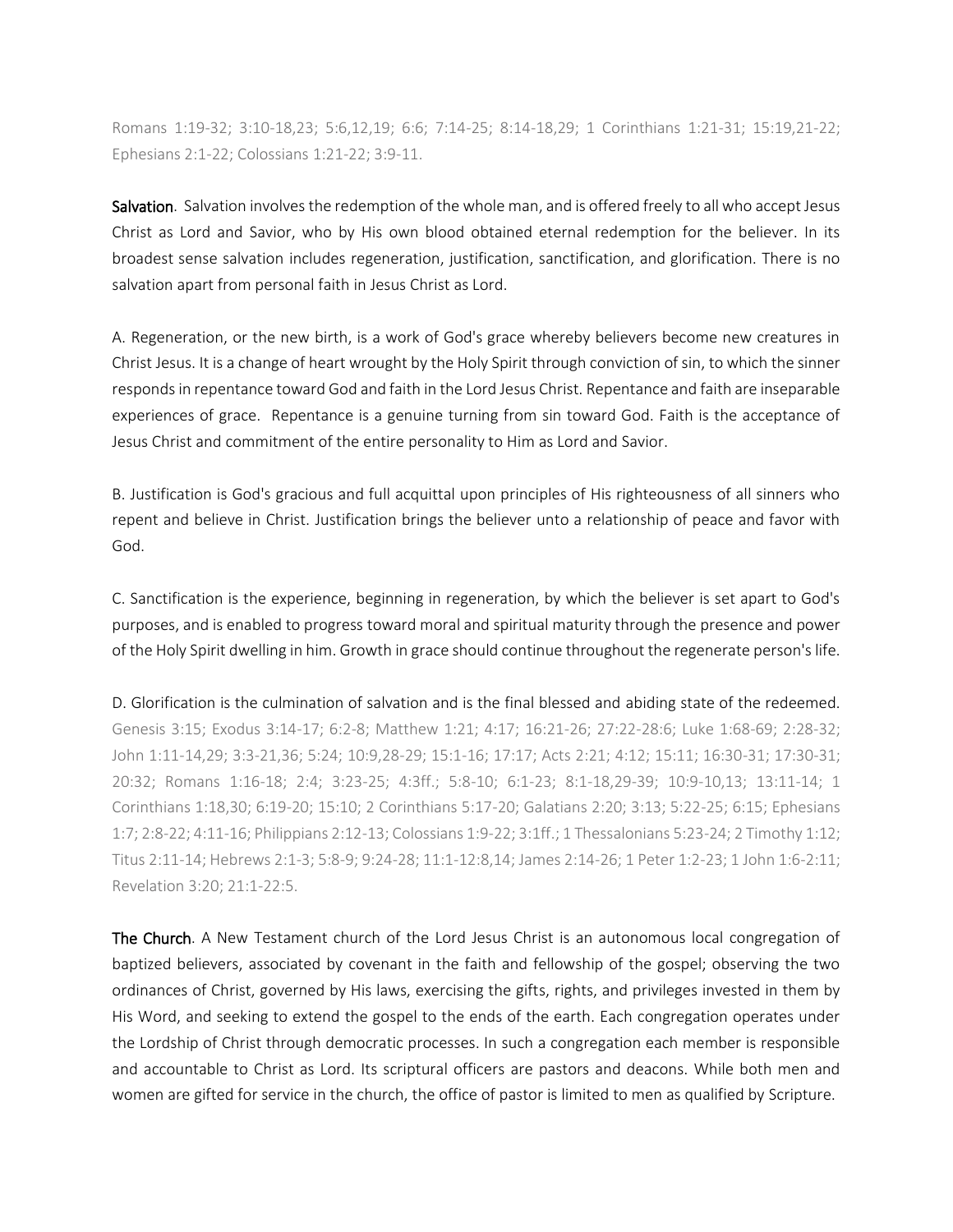The New Testament speaks also of the church as the Body of Christ which includes all of the redeemed of all the ages, believers from every tribe, and tongue, and people, and nation. Matthew 16:15-19; 18:15-20; Acts 2:41-42,47; 5:11-14; 6:3-6; 13:1-3; 14:23,27; 15:1-30; 16:5; 20:28; Romans 1:7; 1 Corinthians 1:2; 3:16; 5:4-5; 7:17; 9:13-14; 12; Ephesians 1:22-23; 2:19-22; 3:8-11,21; 5:22-32; Philippians 1:1; Colossians 1:18; 1 Timothy 2:9-14; 3:1-15; 4:14; Hebrews 11:39-40; 1 Peter 5:1-4; Revelation 2-3; 21:2-3.

God's Purpose of Grace. Election is the gracious purpose of God, according to which He regenerates, justifies, sanctifies, and glorifies sinners. It is consistent with the free agency of man, and comprehends all the means in connection with the end. It is the glorious display of God's sovereign goodness, and is infinitely wise, holy, and unchangeable. It excludes boasting and promotes humility.

All true believers endure to the end. Those whom God has accepted in Christ, and sanctified by His Spirit, will never fall away from the state of grace, but shall persevere to the end. Believers may fall into sin through neglect and temptation, whereby they grieve the Spirit, impair their graces and comforts, and bring reproach on the cause of Christ and temporal judgments on themselves; yet they shall be kept by the power of God through faith unto salvation. Genesis 12:1-3; Exodus 19:5-8; 1 Samuel 8:4-7,19-22; Isaiah 5:1-7; Jeremiah 31:31ff.; Matthew 16:18-19; 21:28-45; 24:22,31; 25:34; Luke 1:68-79; 2:29-32; 19:41-44; 24:44- 48; John 1:12-14; 3:16; 5:24; 6:44-45,65; 10:27-29; 15:16; 17:6,12,17-18; Acts 20:32; Romans 5:9-10; 8:28- 39; 10:12-15; 11:5-7,26-36; 1 Corinthians 1:1-2; 15:24-28; Ephesians 1:4-23; 2:1-10; 3:1-11; Colossians 1:12-14; 2 Thessalonians 2:13-14; 2 Timothy 1:12; 2:10,19; Hebrews 11:39?12:2; James 1:12; 1 Peter 1:2- 5,13; 2:4-10; 1 John 1:7-9; 2:19; 3:2.

Baptism and the Lord's Supper. Christian baptism is the immersion of a believer in water in the name of the Father, the Son, and the Holy Spirit. It is an act of obedience symbolizing the believer's faith in a crucified, buried, and risen Savior, the believer's death to sin, the burial of the old life, and the resurrection to walk in newness of life in Christ Jesus. It is a testimony to his faith in the final resurrection of the dead. Being a church ordinance, it is prerequisite to the privileges of church membership and to the Lord's Supper. The Lord's Supper is a symbolic act of obedience whereby members of the church, through partaking of the bread and the fruit of the vine, memorialize the death of the Redeemer and anticipate His second coming. Matthew 3:13-17; 26:26-30; 28:19-20; Mark 1:9-11; 14:22-26; Luke 3:21-22; 22:19-20; John 3:23; Acts 2:41-42; 8:35-39; 16:30-33; 20:7; Romans 6:3-5; 1 Corinthians 10:16,21; 11:23-29; Colossians 2:12.

The Lord's Day. The first day of the week is the Lord's Day. It is a Christian institution for regular observance. It commemorates the resurrection of Christ from the dead and should include exercises of worship and spiritual devotion, both public and private. Activities on the Lord's Day should be commensurate with the Christian's conscience under the Lordship of Jesus Christ. Exodus 20:8-11; Matthew 12:1-12; 28:1ff.; Mark 2:27-28; 16:1-7; Luke 24:1-3,33-36; John 4:21-24; 20:1,19-28; Acts 20:7; Romans 14:5-10; I Corinthians 16:1-2; Colossians 2:16; 3:16; Revelation 1:10.